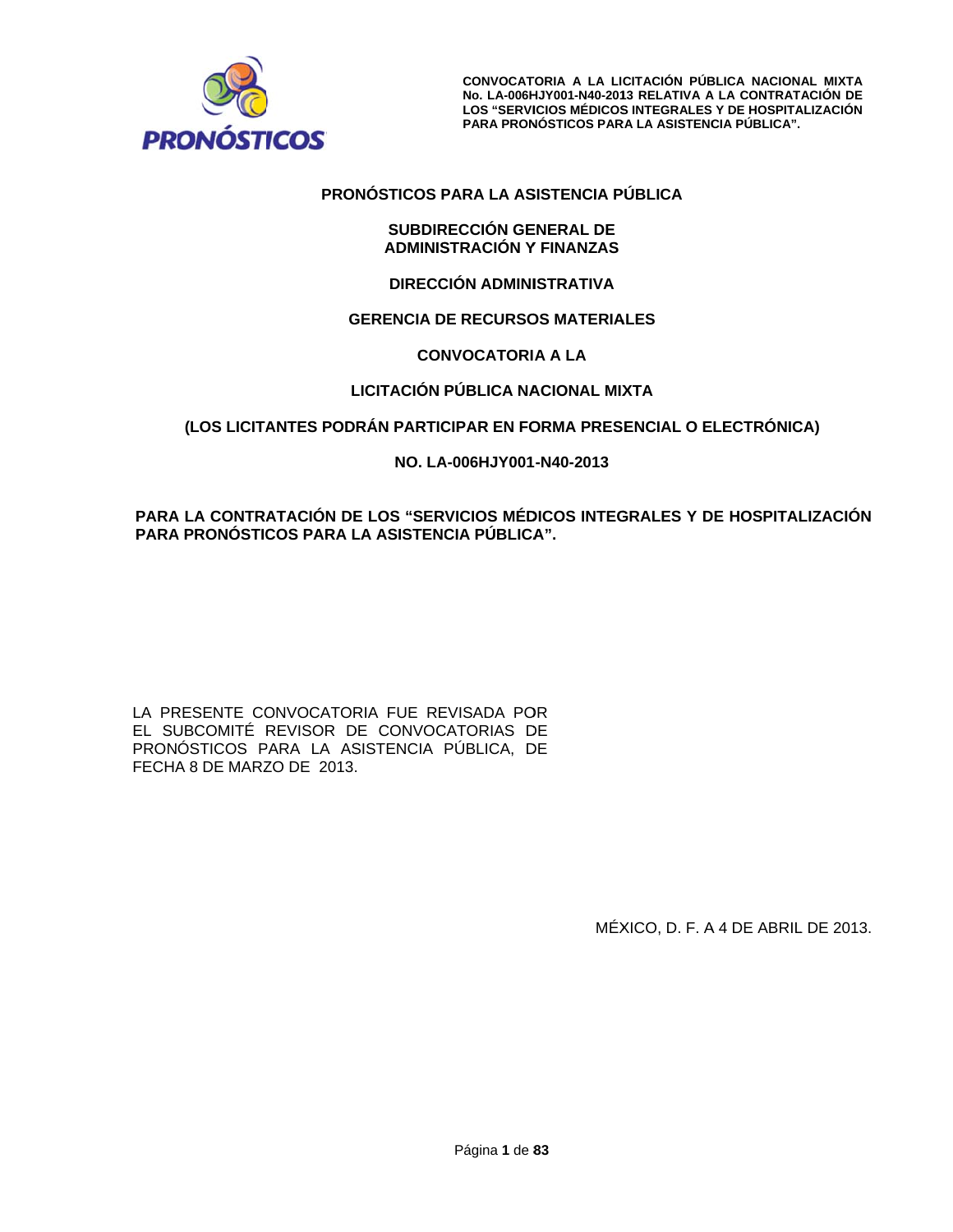

CONVOCATORIA A LA LICITACIÓN PÚBLICA NACIONAL MIXTA No. LA-006HJY001-N40-2013 RELATIVA A LA CONTRATACIÓN DE<br>LOS "SERVICIOS MÉDICOS INTEGRALES Y DE HOSPITALIZACIÓN PARA PRONÓSTICOS PARA LA ASISTENCIA PÚBLICA".

# **CONTENIDO**

| 1.               |                                                                                 |  |
|------------------|---------------------------------------------------------------------------------|--|
| 2.               |                                                                                 |  |
| 2.1              |                                                                                 |  |
| $2.2^{\circ}$    |                                                                                 |  |
| 2.3              |                                                                                 |  |
| 2.4              |                                                                                 |  |
| 2.5              |                                                                                 |  |
| 2.6              |                                                                                 |  |
| 2.7              |                                                                                 |  |
|                  |                                                                                 |  |
|                  |                                                                                 |  |
|                  |                                                                                 |  |
|                  |                                                                                 |  |
| 3.               | FORMA Y TÉRMINOS QUE REGIRÁN LOS ACTOS DEL PROCEDIMIENTO DE LICITACIÓN. 9       |  |
| 3.1              |                                                                                 |  |
| 3.2              |                                                                                 |  |
| 3.3 <sub>1</sub> |                                                                                 |  |
| 3.4              |                                                                                 |  |
| 3.5              |                                                                                 |  |
| 3.6              | ENTREGA DE LA DOCUMENTACIÓN DISTINTA A LA PROPUESTA TÉCNICA Y ECONÓMICA (LEGAL- |  |
|                  |                                                                                 |  |
|                  |                                                                                 |  |
| 3.8              |                                                                                 |  |
| 3.9 <sup>°</sup> |                                                                                 |  |
| 4.               | REQUISITOS INDISPENSABLES QUE LOS LICITANTES DEBEN CUMPLIR PARA EVALUAR SU      |  |
|                  |                                                                                 |  |
|                  |                                                                                 |  |
|                  |                                                                                 |  |
|                  |                                                                                 |  |
| 5.               | CRITERIOS QUE SE APLICARÁN PARA EVALUAR LAS PROPOSICIONES Y ADJUDICAR EL        |  |
|                  |                                                                                 |  |
|                  |                                                                                 |  |
|                  |                                                                                 |  |
|                  |                                                                                 |  |
| 6.               |                                                                                 |  |
|                  |                                                                                 |  |
| 7.               | DOMICILIO Y DIRECCIÓN ELECTRÓNICA DONDE PODRÁN PRESENTAR INCONFORMIDADES 22     |  |
| 8.               |                                                                                 |  |
|                  |                                                                                 |  |
|                  |                                                                                 |  |
|                  |                                                                                 |  |
|                  |                                                                                 |  |
|                  |                                                                                 |  |
|                  |                                                                                 |  |
|                  |                                                                                 |  |
|                  |                                                                                 |  |
|                  |                                                                                 |  |
|                  |                                                                                 |  |
|                  |                                                                                 |  |
|                  |                                                                                 |  |
|                  |                                                                                 |  |
|                  |                                                                                 |  |
|                  |                                                                                 |  |
|                  |                                                                                 |  |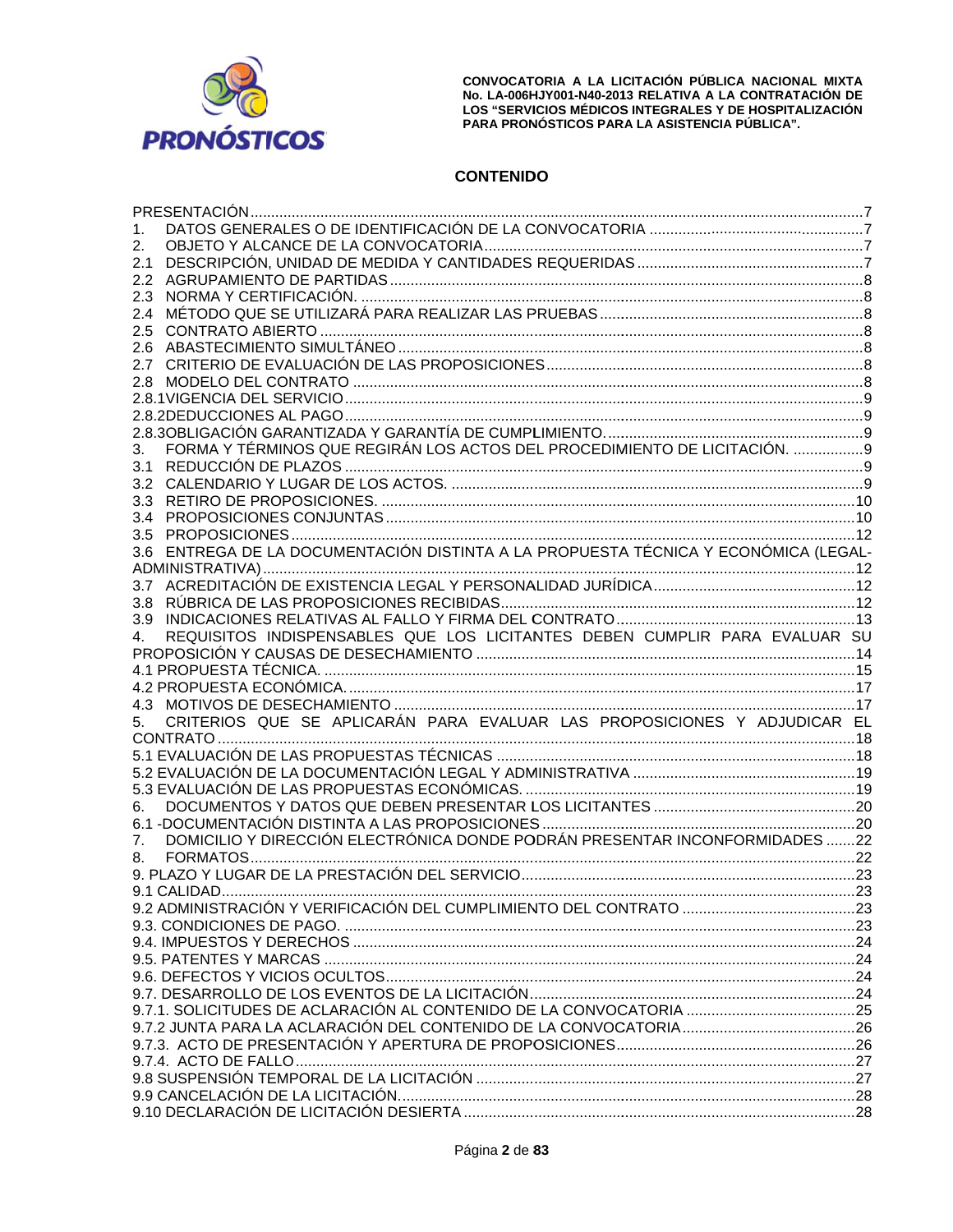

|                                                                                  | .29 |
|----------------------------------------------------------------------------------|-----|
|                                                                                  |     |
|                                                                                  |     |
|                                                                                  |     |
|                                                                                  |     |
|                                                                                  |     |
|                                                                                  |     |
|                                                                                  |     |
|                                                                                  |     |
|                                                                                  |     |
|                                                                                  |     |
|                                                                                  |     |
|                                                                                  |     |
| ANEXO 2 FORMATO PARA LA ACREDITACIÓN DE LA PERSONALIDAD JURÍDICA 55              |     |
|                                                                                  |     |
|                                                                                  |     |
| ANEXO 5 ESCRITO BAJO PROTESTA DE DECIR VERDAD DE NO ENCONTRARSE EN ALGUNO DE LOS |     |
|                                                                                  |     |
|                                                                                  |     |
|                                                                                  |     |
|                                                                                  |     |
|                                                                                  |     |
|                                                                                  |     |
|                                                                                  |     |
|                                                                                  | .83 |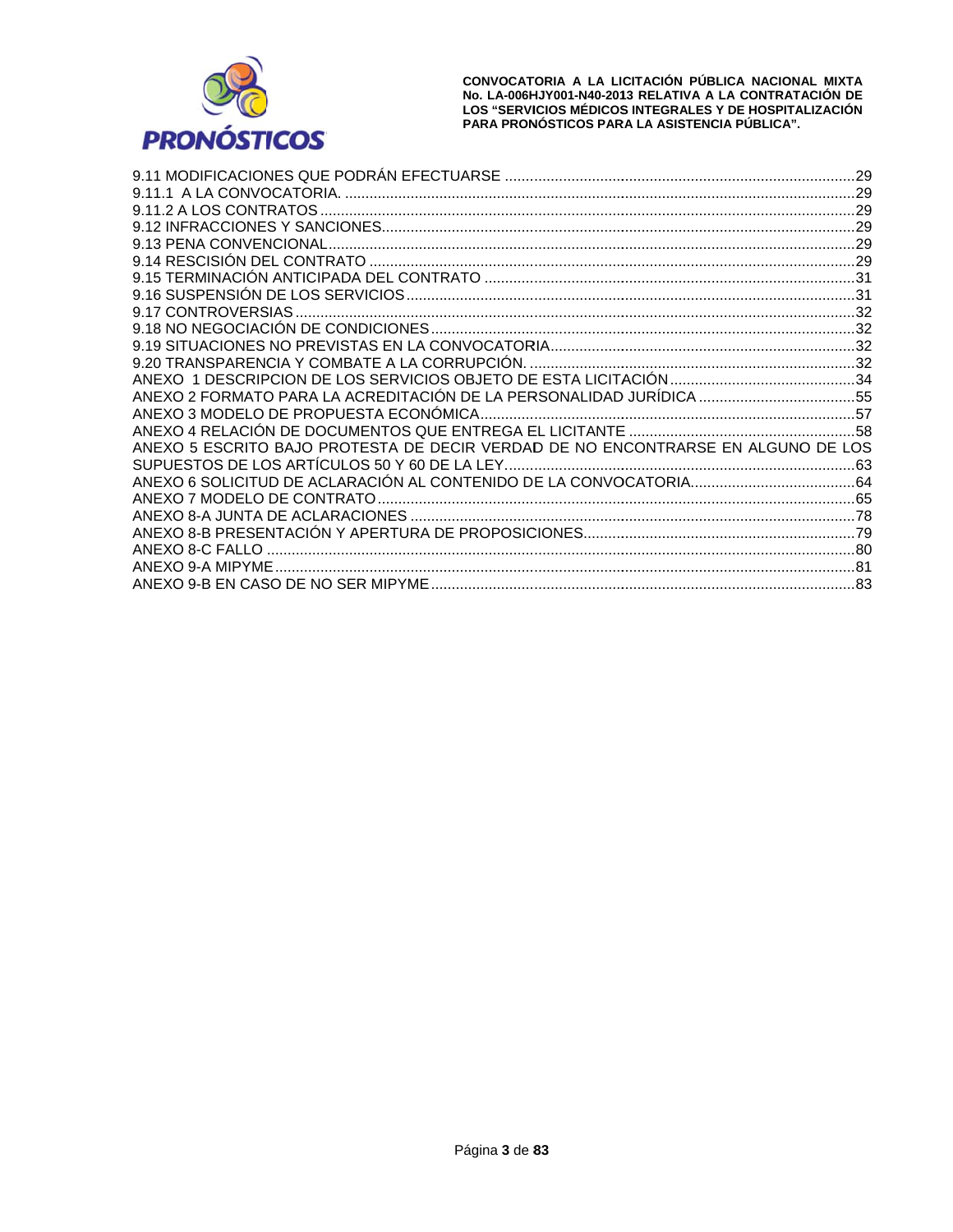

CONVOCATORIA A LA LICITACIÓN PÚBLICA NACIONAL MIXTA **No. LA-006H LOS "SERVI PARA PRON NÓSTICOS PAR RA LA ASISTENC CIA PÚBLICA". HJY001-N40-201 ICIOS MÉDICOS 13 RELATIVA A S INTEGRALES A LA CONTRAT Y DE HOSPITA ACIÓN DE ALIZACIÓN** 

# **GLOSARIO O**

PARA EFECTOS DE ESTA CONVOCATORIA, SE ENTENDERÁ POR:

| <b>ACLS</b>                                          | ADVANCED CARDIAC LIFE SUPPORT                                                                                              |  |
|------------------------------------------------------|----------------------------------------------------------------------------------------------------------------------------|--|
| <b>ACUERDO:</b>                                      | POR EL QUE SE ESTABLECEN LAS DISPOSICIONES QUE SE                                                                          |  |
|                                                      | DEBERÁN OBSERVAR PARA LA UTILIZACIÓN DEL SISTEMA                                                                           |  |
|                                                      | ELECTRÓNICO DE INFORMACIÓN PÚBLICA GUBERNAMENTAL                                                                           |  |
|                                                      | DENOMINADO COMPRANET (PUBLICADO EN EL D.O.F. 28 DE                                                                         |  |
|                                                      | <b>JUNIO DE 2011.)</b>                                                                                                     |  |
| ÁREA ADMINISTRADORA                                  | AQUELLA EN LA QUE RECAE LA RESPONSABILIDAD DE DAR                                                                          |  |
| <b>DEL CONTRATO</b>                                  | SEGUIMIENTO Y VERIFICAR EL CUMPLIMIENTO DE LOS                                                                             |  |
|                                                      | DERECHOS Y OBLIGACIONES ESTABLECIDAS EN EL CONTRATO.                                                                       |  |
|                                                      | PUEDE SER EL ÁREA CONTRATANTE O EL ÁREA REQUIRENTE,                                                                        |  |
|                                                      | INCLUSO EL ÁREA TÉCNICA, CUANDO ACTÚE CON EL                                                                               |  |
|                                                      | CARÁCTER DE ÁREA REQUIRENTE.<br>PARA TAL EFECTO SERÁ EL DR. JUAN MANUEL MIRANDA                                            |  |
|                                                      |                                                                                                                            |  |
|                                                      | FLORES GERENTE DEL SERVICIO MÉDICO DE LA ENTIDAD O<br>QUIEN LO SUSTITUYA EN EL CARGO.                                      |  |
| <b>ANEXO TÉCNICO:</b>                                | DOCUMENTO MEDIANTE EL CUAL<br>EL ÁREA REQUIRENTE                                                                           |  |
|                                                      | DESCRIBE DETALLADAMENTE LAS CARACTERÍSTICAS<br><b>DEL</b>                                                                  |  |
|                                                      | SERVICIO.                                                                                                                  |  |
| <b>ÁREA CONTRATANTE:</b>                             | SUBDIRECCIÓN GENERAL DE ADMINISTRACIÓN Y FINANZAS,                                                                         |  |
|                                                      | POR CONDUCTO DE LA GERENCIA DE RECURSOS MATERIALES                                                                         |  |
|                                                      | DE LA DIRECCIÓN ADMINISTRATIVA.                                                                                            |  |
| <b>ÁREA REQUIRENTE:</b>                              | GERENTE DE SERVICIO MÉDICO ENTIDAD.                                                                                        |  |
| ÁREA TÉCNICA:<br>GERENTE DE SERVICIO MÉDICO ENTIDAD. |                                                                                                                            |  |
| <b>ATLS</b>                                          | ADVANCED TRAUMA LIFE SUPPORT                                                                                               |  |
| <b>CONVOCATORIA:</b>                                 | DOCUMENTO QUE CONTIENE LOS REQUISITOS<br>DE.<br>EL -                                                                       |  |
|                                                      | CARÁCTER LEGAL, TÉCNICO Y ECONÓMICO CON RESPECTO DE<br>LOS BIENES O SERVICIOS OBJETO DE LA CONTRATACIÓN Y LAS              |  |
|                                                      | PERSONAS INTERESADAS EN PROVEERLOS O PRESTARLOS,                                                                           |  |
|                                                      | ASÍ COMO LOS TÉRMINOS A QUE SE SUJETARÁ EL                                                                                 |  |
|                                                      | PROCEDIMIENTO DE CONTRATACIÓN RESPECTIVO Y LOS                                                                             |  |
|                                                      | DERECHOS Y OBLIGACIONES DE LAS PARTES.                                                                                     |  |
| ÁREA CONVOCANTE:                                     | SUBDIRECCIÓN GENERAL DE ADMINISTRACIÓN Y FINANZAS,                                                                         |  |
|                                                      | POR CONDUCTO DE LA GERENCIA DE RECURSOS MATERIALES                                                                         |  |
|                                                      | DE LA DIRECCIÓN ADMINISTRATIVA.                                                                                            |  |
| CÓDIGO:                                              | EL CÓDIGO FISCAL DE LA FEDERACIÓN.                                                                                         |  |
|                                                      | ELECTRÓNICO DE INFORMACIÓN<br><b>SISTEMA</b><br>PÚBLICA<br>EL -                                                            |  |
|                                                      | GUBERNAMENTAL SOBRE ADQUISICIONES, ARRENDAMIENTOS                                                                          |  |
|                                                      | Y SERVICIOS, INTEGRADO ENTRE OTRA INFORMACIÓN, POR                                                                         |  |
|                                                      | LOS PROGRAMAS ANUALES EN LA MATERIA, DE<br><b>LAS</b>                                                                      |  |
|                                                      | DEPENDENCIAS Y ENTIDADES; EL REGISTRO ÚNICO DE                                                                             |  |
|                                                      | PROVEEDORES; EL PADRÓN DE TESTIGOS SOCIALES; EL                                                                            |  |
| <b>COMPRANET:</b>                                    | DE PROVEEDORES<br>SANCIONADOS;<br><b>REGISTRO</b><br><b>LAS</b><br>CONVOCATORIAS A LA LICITACIÓN Y SUS MODIFICACIONES; LAS |  |
|                                                      | INVITACIONES A CUANDO MENOS TRES PERSONAS; LAS ACTAS                                                                       |  |
|                                                      | DE LAS JUNTAS DE ACLARACIONES, DEL ACTO DE                                                                                 |  |
|                                                      | PRESENTACIÓN Y APERTURA DE PROPOSICIONES Y DE FALLO;                                                                       |  |
|                                                      | LOS TESTIMONIOS DE LOS TESTIGOS SOCIALES; LOS DATOS DE                                                                     |  |
|                                                      | LOS CONTRATOS Y LOS CONVENIOS MODIFICATORIOS; LAS                                                                          |  |
|                                                      | ADJUDICACIONES DIRECTAS; LAS RESOLUCIONES DE LA                                                                            |  |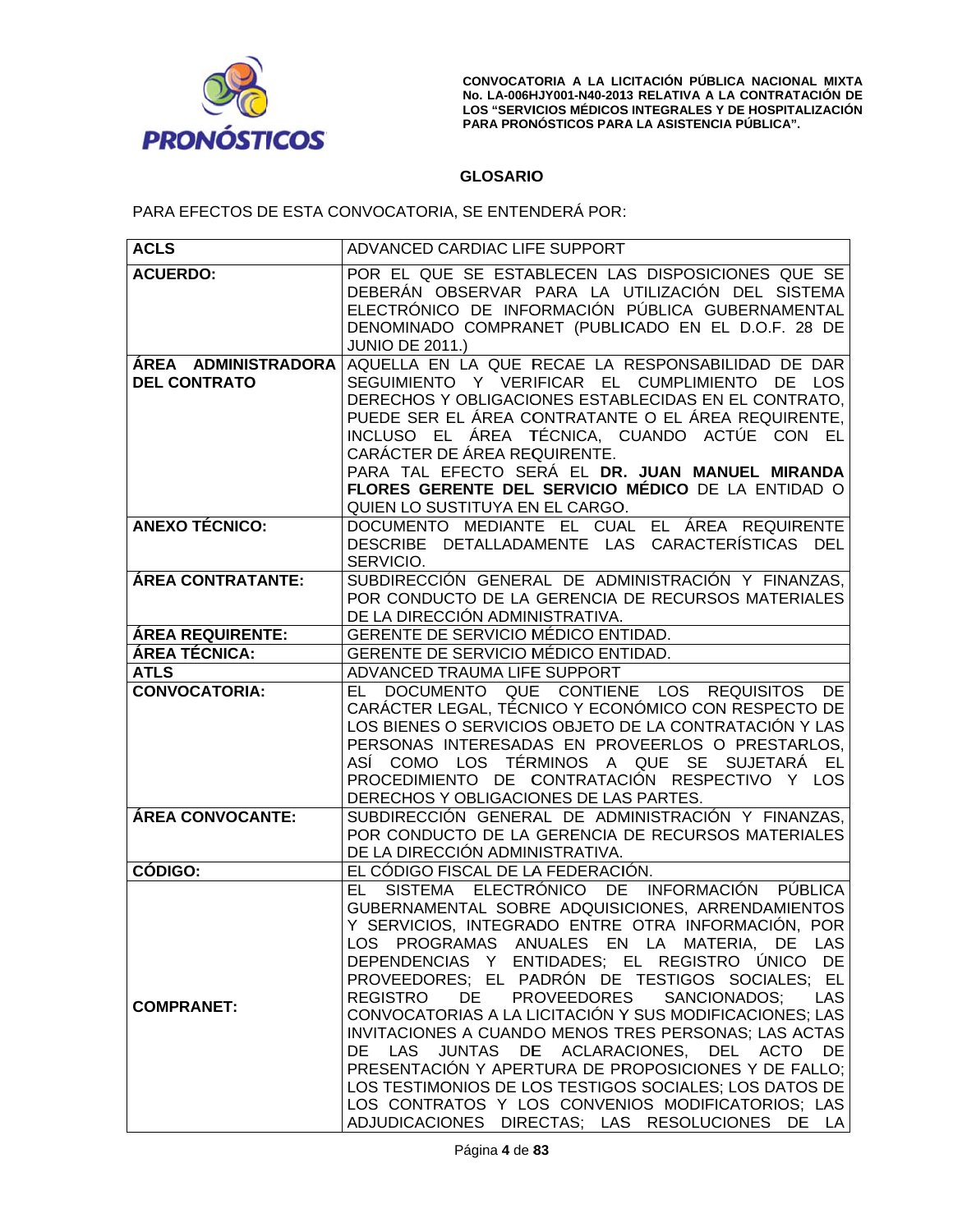

|                        | INSTANCIA DE INCONFORMIDAD QUE HAYAN CAUSADO ESTADO,                                                |
|------------------------|-----------------------------------------------------------------------------------------------------|
|                        | Y LAS NOTIFICACIONES Y AVISOS CORRESPONDIENTES.                                                     |
|                        | EL ACUERDO DE VOLUNTADES PARA CREAR O TRANSFERIR                                                    |
| <b>CONTRATO:</b>       | DERECHOS Y OBLIGACIONES, Y A TRAVÉS DEL CUAL SE                                                     |
|                        | FORMALIZA LA ADQUISICIÓN O ARRENDAMIENTO DE BIENES                                                  |
|                        | MUEBLES O LA PRESTACIÓN DE SERVICIOS.                                                               |
| <b>D.O.F.</b>          | EL DIARIO OFICIAL DE LA FEDERACIÓN.                                                                 |
| FIRMA AUTÓGRAFA:       | FIRMA COMPLETA DE PROPIA MANO (NO FACSIMILAR).                                                      |
| IDENTIFICACIÓN OFICIAL | LA CREDENCIAL PARA VOTAR (IFE), CÉDULA PROFESIONAL,                                                 |
| <b>VIGENTE:</b>        | PASAPORTE O CARTILLA DEL SERVICIO MILITAR NACIONAL.                                                 |
| <b>INTERNET:</b>       | LA RED MUNDIAL DE COMUNICACIONES ELECTRÓNICAS.                                                      |
| <b>ISES</b>            | INSTITUCIONES DE SEGUROS ESPECIALIZADAS EN SALUD.                                                   |
|                        | AUTORIZADAS POR LA SHCP PARA PRACTICAR EL RAMO DE                                                   |
|                        | SALUD DE LA OPERACIÓN DE ACCIDENTES Y ENFERMEDADES                                                  |
| I.V.A.:                | EL IMPUESTO AL VALOR AGREGADO.                                                                      |
| LEY:                   | LA LEY DE ADQUISICIONES, ARRENDAMIENTOS Y SERVICIOS                                                 |
|                        | DEL SECTOR PÚBLICO, VIGENTE.                                                                        |
| <b>LICITANTE:</b>      | LA PERSONA QUE PARTICIPA EN ESTE PROCEDIMIENTO DE                                                   |
|                        | LICITACIÓN.                                                                                         |
| LICITACIÓN:            | LICITACIÓN PÚBLICA NACIONAL MIXTA NO. LA-006HJY001-N40-                                             |
|                        | 2013                                                                                                |
| <b>MEDIO</b><br>DE I   | EL CONJUNTO DE DATOS ELECTRÓNICOS ASOCIADOS CON UN                                                  |
| <b>IDENTIFICACIÓN</b>  | DOCUMENTO QUE SON UTILIZADOS PARA RECONOCER A SU                                                    |
| ELECTRÓNICA:           | AUTOR, Y QUE LEGITIMAN EL CONSENTIMIENTO DE ÉSTE PARA                                               |
|                        | OBLIGARLO A LAS MANIFESTACIONES QUE EN EL SE                                                        |
|                        | CONTIENEN, DE CONFORMIDAD CON EL ARTÍCULO 27 DE LA                                                  |
|                        | LEY.                                                                                                |
| <b>MEDIOS REMOTOS</b>  | DISPOSITIVOS TECNOLÓGICOS PARA<br><b>DE LOS</b><br><b>EFECTUAR</b>                                  |
|                        |                                                                                                     |
| <b>COMUNICACIÓN</b>    | TRANSMISIÓN DE DATOS E INFORMACIÓN A TRAVÉS DE                                                      |
| ELECTRÓNICA:           | COMPUTADORAS, LÍNEAS TELEFÓNICAS, ENLACES DEDICADOS,                                                |
|                        | MICROONDAS Y SIMILARES.                                                                             |
| <b>MIPYMES:</b>        | MICRO, PEQUEÑAS Y MEDIANAS EMPRESAS<br>DE.<br>LAS                                                   |
|                        | NACIONALIDAD MEXICANA A QUE HACE REFERENCIA LA LEY                                                  |
|                        | PARA EL DESARROLLO DE LA COMPETITIVIDAD DE LA MICRO,                                                |
|                        | PEQUEÑA Y MEDIANA EMPRESA.                                                                          |
| O.I.C.:                | EL ÓRGANO INTERNO DE CONTROL EN PRONÓSTICOS PARA LA                                                 |
|                        | ASISTENCIA PÚBLICA.                                                                                 |
| <b>PARTIDA:</b>        | LA DESCRIPCIÓN Y ESPECIFICACIONES DEL SERVICIO QUE SE                                               |
|                        | DESCRIBE EN EL ANEXO 1, DE ESTA CONVOCATORIA.                                                       |
| <b>PERSONA:</b>        | LA PERSONA FÍSICA O MORAL.                                                                          |
| <b>PRECIO:</b>         | PRIMA NETA                                                                                          |
| <b>PRIMA NETA</b>      | PAGO POR UN PRECIO AL LICITANTE ADJUDICADO POR LA                                                   |
|                        | ENTIDAD AL VERIFICARSE LA EVENTUALIDAD PREVISTA EN EL                                               |
|                        | CONTRATO.                                                                                           |
| <b>POLÍTICAS:</b>      | LAS POLÍTICAS, BASES Y LINEAMIENTOS EN MATERIA DE                                                   |
|                        | ADQUISICIONES, ARRENDAMIENTOS Y SERVICIOS<br>DE.                                                    |
|                        | PRONÓSTICOS PARA LA ASISTENCIA PÚBLICA, VIGENTES.                                                   |
| <b>PROGRAMA</b>        | EL MEDIO DE CAPTURA DESARROLLADO POR LA S.F.P. QUE                                                  |
| <b>INFORMÁTICO:</b>    | PERMITE A LOS LICITANTES, ASÍ COMO A LA ENTIDAD, ENVIAR Y                                           |
|                        | INFORMACIÓN POR<br><b>MEDIOS</b><br><b>RECIBIR</b><br><b>REMOTOS</b><br>DE                          |
|                        | COMUNICACIÓN ELECTRÓNICA, ASÍ COMO GENERAR PARA<br>CADA INVITACIÓN UN MECANISMO DE SEGURIDAD<br>QUE |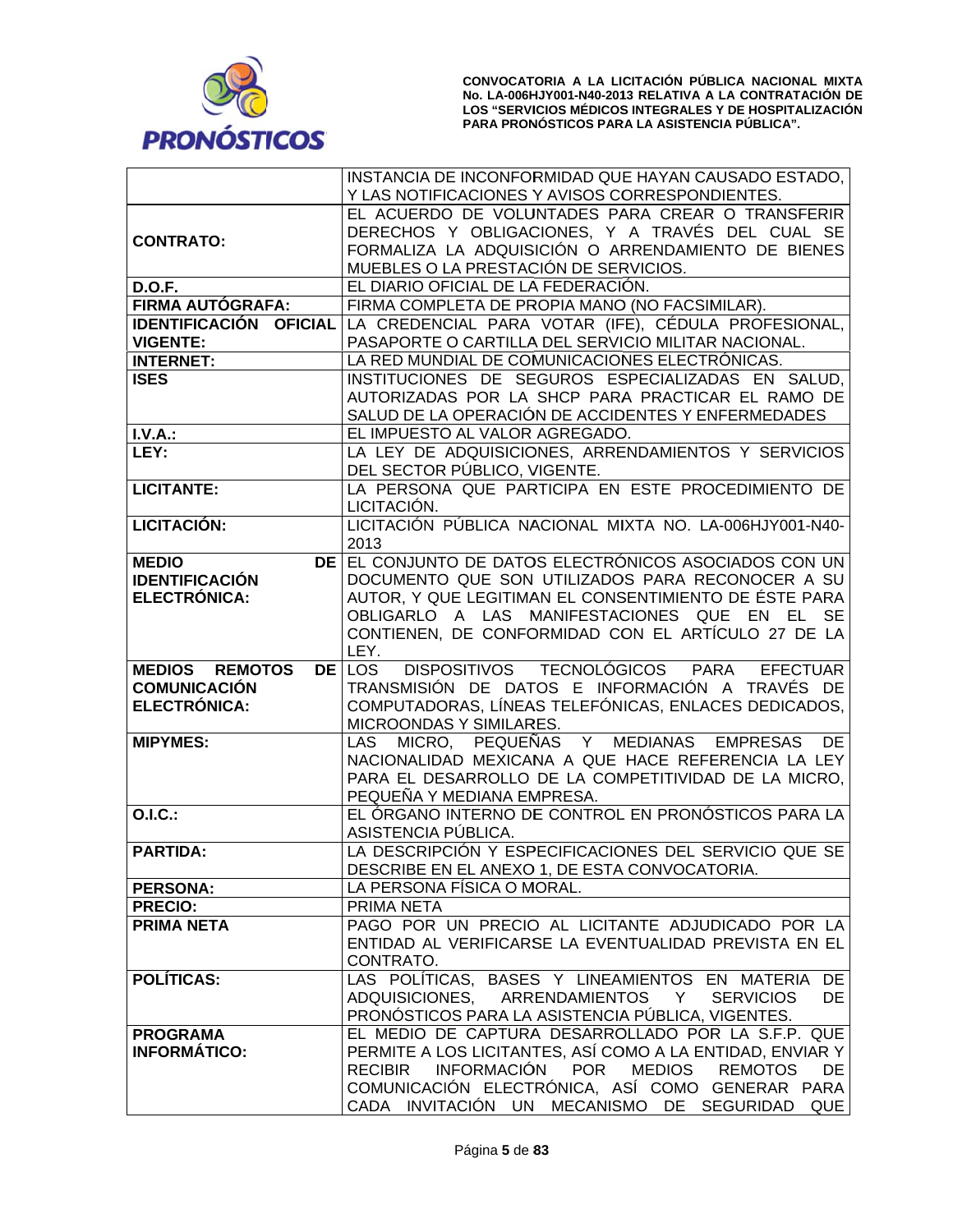

|                                | GARANTICE LA CONFIDENCIALIDAD DE LAS PROPOSICIONES<br>QUE RECIBE PRONÓSTICOS POR ESTA VÍA; Y QUE CONSTITUYE<br>EL ÚNICO INSTRUMENTO CON EL CUAL PODRÁN ABRIRSE LOS<br>SOBRES QUE CONTENGAN LAS PROPOSICIONES EN LA FECHA Y<br>HORA ESTABLECIDAS EN LA CONVOCATORIA PARA EL INICIO<br>PRESENTACIÓN<br>Y<br><b>APERTURA</b><br>DE.<br>DE.<br><b>ACTO</b><br>DEL<br>PROPOSICIONES. |
|--------------------------------|---------------------------------------------------------------------------------------------------------------------------------------------------------------------------------------------------------------------------------------------------------------------------------------------------------------------------------------------------------------------------------|
| <b>PRONÓSTICOS</b><br>$\Omega$ | <b>PRONÓSTICOS PARA LA ASISTENCIA PUBLICA.</b>                                                                                                                                                                                                                                                                                                                                  |
| <b>ENTIDAD:</b>                |                                                                                                                                                                                                                                                                                                                                                                                 |
| <b>PROPOSICIONES:</b>          | LA PROPUESTA TÉCNICA Y ECONÓMICA QUE PRESENTEN LOS<br>LICITANTES.                                                                                                                                                                                                                                                                                                               |
| <b>PROVEEDOR:</b>              | LA PERSONA CON QUIEN LA ENTIDAD CELEBRE EL CONTRATO<br>DERIVADO DE ESTA CONVOCATORIA.                                                                                                                                                                                                                                                                                           |
| <b>REGLAMENTO:</b>             | DE<br>ADQUISICIONES,<br>EL.<br><b>REGLAMENTO</b><br>DE<br>LA LEY<br><b>SECTOR</b><br>PUBLICO.<br>ARRENDAMIENTOS Y SERVICIOS DEL<br>VIGENTE.                                                                                                                                                                                                                                     |
| S.A.T.:                        | EL SERVICIO DE ADMINISTRACIÓN TRIBUTARIA.                                                                                                                                                                                                                                                                                                                                       |
| S.E.:                          | LA SECRETARÍA DE ECONOMIA.                                                                                                                                                                                                                                                                                                                                                      |
| S.F.P.:                        | LA SECRETARÍA DE LA FUNCIÓN PÚBLICA.                                                                                                                                                                                                                                                                                                                                            |
| S.H.C.P.                       | LA SECRETARÍA DE HACIENDA Y CRÉDITO PÚBLICO.                                                                                                                                                                                                                                                                                                                                    |
| <b>SERVICIOS:</b>              | SERVICIOS MEDICOS INTEGRALES Y DE HOSPITALIZACION PARA<br>PRONOSTICOS PARA LA ASISTENCIA PÚBLICA.                                                                                                                                                                                                                                                                               |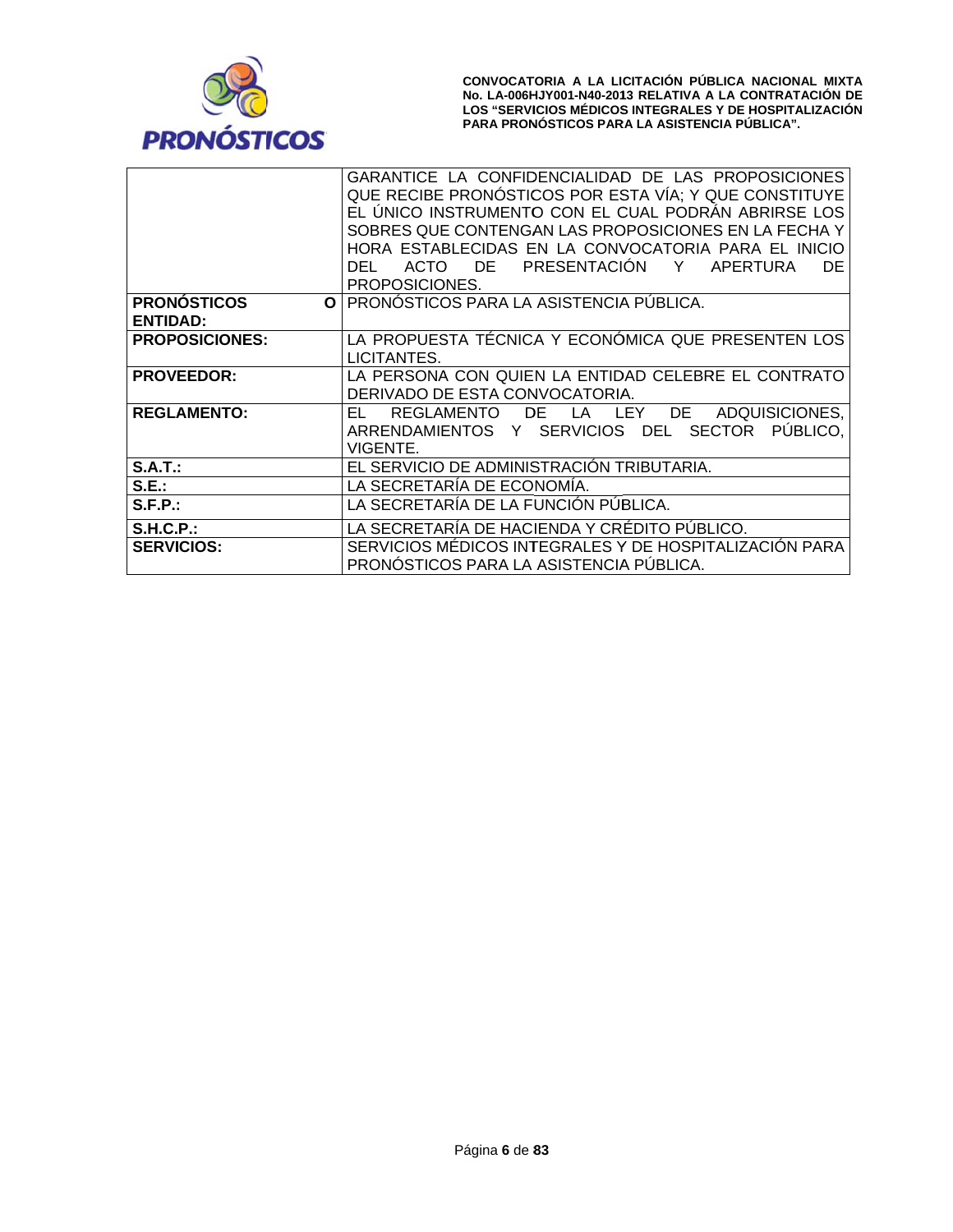

## **PRESENTACIÓN**

PRONÓSTICOS PARA LA ASISTENCIA PÚBLICA, EN CUMPLIMIENTO DE LAS DISPOSICIONES DEL ARTÍCULO 134 DE LA CONSTITUCIÓN POLÍTICA DE LOS ESTADOS UNIDOS MEXICANOS, ARTICULOS, 18, 24, 25, 26 FRACCIÓN I, 26 BIS FRACCIÓN III, 28 FRACCIÓN I Y 47 DE LA LEY DE ADQUISICIONES, ARRENDAMIENTOS Y SERVICIOS DEL SECTOR PÚBLICO VIGENTE, SU REGLAMENTO, LEY GENERAL DE INSTITUCIONES Y SOCIEDADES MUTUALISTAS DE SEGUROS Y DEMÁS DISPOSICIONES LEGALES VIGENTES EN LA MATERIA, LA SUBDIRECCIÓN GENERAL DE ADMINISTRACIÓN Y FINANZAS, POR CONDUCTO DE LA GERENCIA DE RECURSOS MATERIALES, DE LA DIRECCIÓN ADMINISTRATIVA, CON DOMICILIO EN INSURGENTES SUR 1397, COLONIA INSURGENTES MIXCOAC, DELEGACIÓN BENITO JUÁREZ, MÉXICO, DISTRITO FEDERAL, CÓDIGO POSTAL 03920, CONVOCA A PARTICIPAR EN EL PROCEDIMIENTO DE LICITACIÓN PÚBLICA NACIONAL MIXTA (LOS LICITANTES PODRÁN PARTICIPAR EN FORMA PRESENCIAL O ELECTRÓNICA), NO. LA-006HJY001-N40-2013 RELATIVA A LA CONTRATACIÓN DE LOS "SERVICIOS MÉDICOS INTEGRALES Y DE HOSPITALIZACIÓN PARA PRONÓSTICOS PARA LA ASISTENCIA PÚBLICA", CONFORME A LAS SIGUIENTES:

### **BASES**

#### $1<sup>1</sup>$ DATOS GENERALES O DE IDENTIFICACIÓN DE LA CONVOCATORIA

1.1 ENTIDAD CONVOCANTE: PRONÓSTICOS PARA LA ASISTENCIA PÚBLICA; A TRAVÉS DE LA SUBDIRECCIÓN GENERAL DE ADMINISTRACIÓN Y FINANZAS, POR CONDUCTO DE LA GERENCIA DE RECURSOS MATERIALES, DE LA DIRECCIÓN ADMINISTRATIVA, CON DOMICILIO EN INSURGENTES SUR 1397 PISO 11, COLONIA INSURGENTES MIXCOAC, DELEGACIÓN BENITO JUÁREZ, MÉXICO, DISTRITO FEDERAL, CÓDIGO POSTAL 03920.

1.2 MEDIO Y CARÁCTER PARA LA PRESENTE CONVOCATORIA: LICITACIÓN PÚBLICA NACIONAL, MIXTA, EN LA CUAL LOS LICITANTES PODRÁN PARTICIPAR EN FORMA PRESENCIAL O ELECTRÓNICA. EN LA PRESENTE LICITACIÓN, NO SE RECIBIRÁN PROPOSICIONES A TRAVÉS DE SERVICIO POSTAL O DE MENSAJERÍA.

1.3 NÚMERO DE IDENTIFICACIÓN DEL PROCEDIMIENTO: 1 A-006H.IY001-N40-2013

1.4 EJERCICIO FISCAL QUE ABARCARÁ LA CONTRATACIÓN QUE DERIVE DEL PRESENTE **PROCEDIMIENTO: EJERCICIO FISCAL 2013.** 

1.5 IDIOMA: EL IDIOMA QUE DEBERÁN PRESENTAR LAS PROPOSICIONES SERÁ EN IDIOMA ESPAÑOL.

1.6 DISPONIBILIDAD PRESUPUESTARIA: LA ENTIDAD CUENTA CON LOS RECURSOS AUTORIZADOS EN LA PARTIDA PRESUPUESTAL NÚMERO 33901 SUBCONTRATACIÓN DE SERVICIOS CON TERCEROS (SERVICIO MÉDICO), MEDIANTE OFICIO NO. DF/005/2013 Y OFICIO NO. GSM/018/2013 SUSCRITO POR EL GERENTE DE SERVICIO MÉDICO.

#### **OBJETO Y ALCANCE DE LA CONVOCATORIA**  $2.$

#### $2.1$ DESCRIPCIÓN, UNIDAD DE MEDIDA Y CANTIDADES REQUERIDAS

PRONÓSTICOS LLEVARÁ A CABO LA CONTRATACIÓN DE LOS "SERVICIOS MÉDICOS INTEGRALES Y DE HOSPITALIZACIÓN PARA PRONÓSTICOS PARA LA ASISTENCIA PÚBLICA" DE CONFORMIDAD CON LAS ESPECIFICACIONES DEL ANEXO 1 DE LA PRESENTE CONVOCATORIA.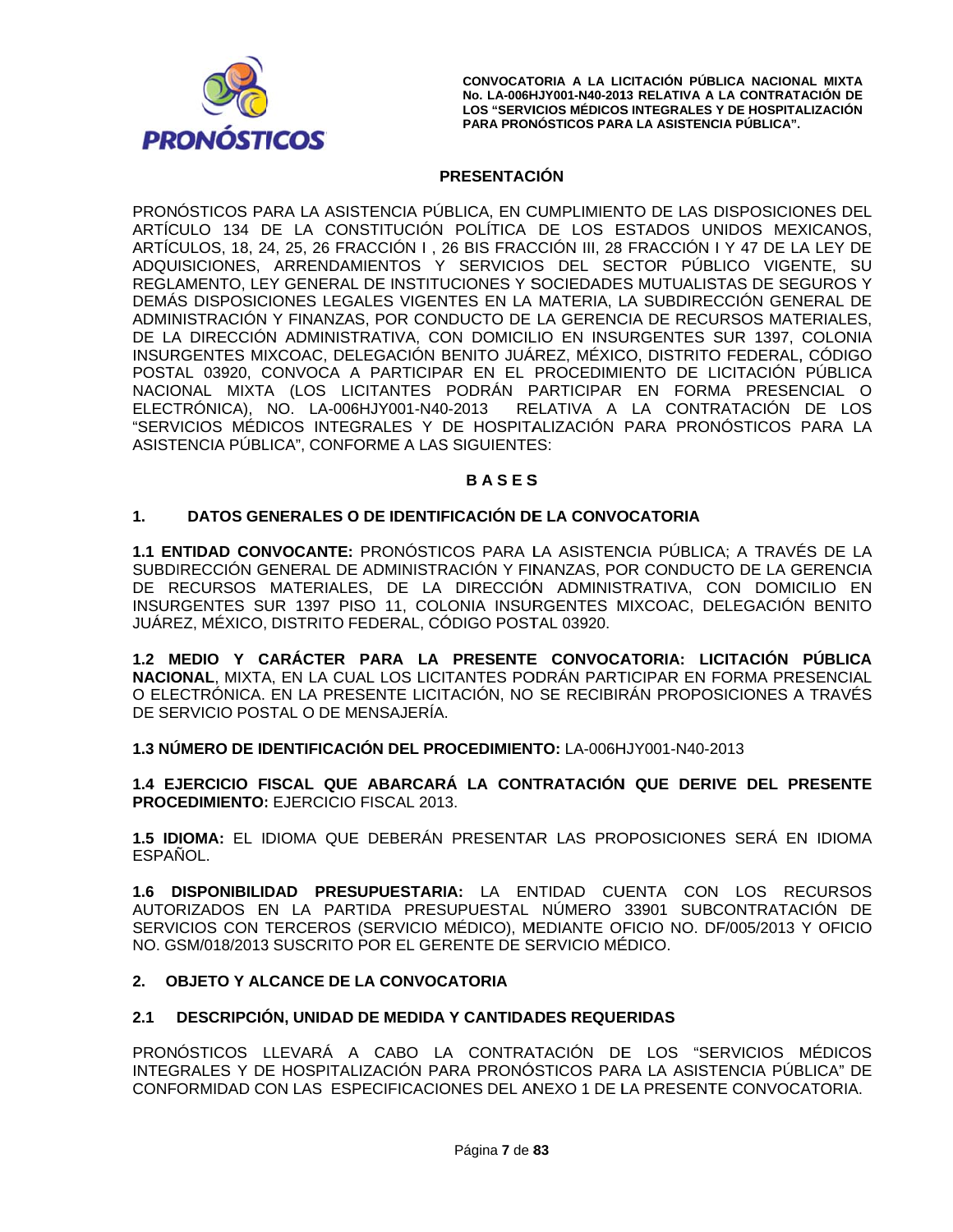

LOS LICITANTES, PARA LA PRESENTACIÓN DE SUS PROPUESTAS, DEBERÁN AJUSTARSE ESTRICTAMENTE A LOS REQUISITOS Y ESPECIFICACIONES PREVISTOS EN ESTA CONVOCATORIA Y LOS QUE SE DERIVEN DE LA JUNTA DE ACLARACIONES AL CONTENIDO DE LA MISMA.

## 2.2 AGRUPAMIENTO DE PARTIDAS

NO APLICA.

## 2.3 NORMA Y CERTIFICACIÓN.

- NORMA OFICIAL MEXICANA NOM-197-SSA1-2000 QUE ESTABLECE LOS REQUISITOS  $\bullet$ MÍNIMOS DE INFRAESTRUCTURA Y EQUIPAMIENTO DE HOSPITALES Y CONSULTORIOS DE ATENCIÓN MÉDICA ESPECIALIZADA.
- CERTIFICACIÓN HOSPITALARIA EXPEDIDA POR LA SECRETARÍA DE SALUD.

#### MÉTODO QUE SE UTILIZARÁ PARA REALIZAR LAS PRUEBAS  $2.4$

NO APLICA.

#### $2.5$ **CONTRATO ABIERTO**

CANTIDADES MÍNIMAS Y MÁXIMAS DE DERECHOHABIENTES

| CANTIDAD MINIMA DE DERECHOHABIENTES | ) MAXIMA DE DERECHOHABIENTES<br><b>CANTIDAD</b> |
|-------------------------------------|-------------------------------------------------|
| 700                                 | ,000                                            |

### 2.6 ABASTECIMIENTO SIMULTÁNEO

NO APLICA.

#### CRITERIO DE EVALUACIÓN DE LAS PROPOSICIONES  $2.7$

CON APEGO EN LO ESTABLECIDO POR LOS ARTÍCULOS 36 Y 36 BIS DE LA LEY Y 51 DEL REGLAMENTO, LA CONVOCANTE EFECTUARÁ LA EVALUACIÓN APLICANDO EL CRITERIO DE EVALUACIÓN BINARIO (CUMPLE, NO CUMPLE) CONSIDERANDO EXCLUSIVAMENTE LOS REQUISITOS Y CONDICIONES ESTABLECIDOS EN LA PRESENTE CONVOCATORIA Y EN EL RESULTADO DE LA JUNTA O JUNTAS DE ACLARACIONES, ASÍ COMO, EN LO SOLICITADO EN EL ANEXO 1: A EFECTO. DE QUE SE GARANTICE SATISFACTORIAMENTE EL CUMPLIMIENTO DE LAS OBLIGACIONES RESPECTIVAS Y SOLO PODRÁ ADJUDICAR A QUIEN CUMPLA DEBIDAMENTE Y OFERTE LAS MEJORES CONDICIONES PARA PRONÓSTICOS PARA LA ASISTENCIA PÚBLICA.

#### $2.8$ **MODELO DEL CONTRATO**

EL MODELO DE CONTRATO PARA ESTA CONVOCATORIA SE DETALLA EN EL ANEXO 7, EL CUÁL SE ADECUARÁ EN RELACIÓN A LA EMISIÓN DEL FALLO.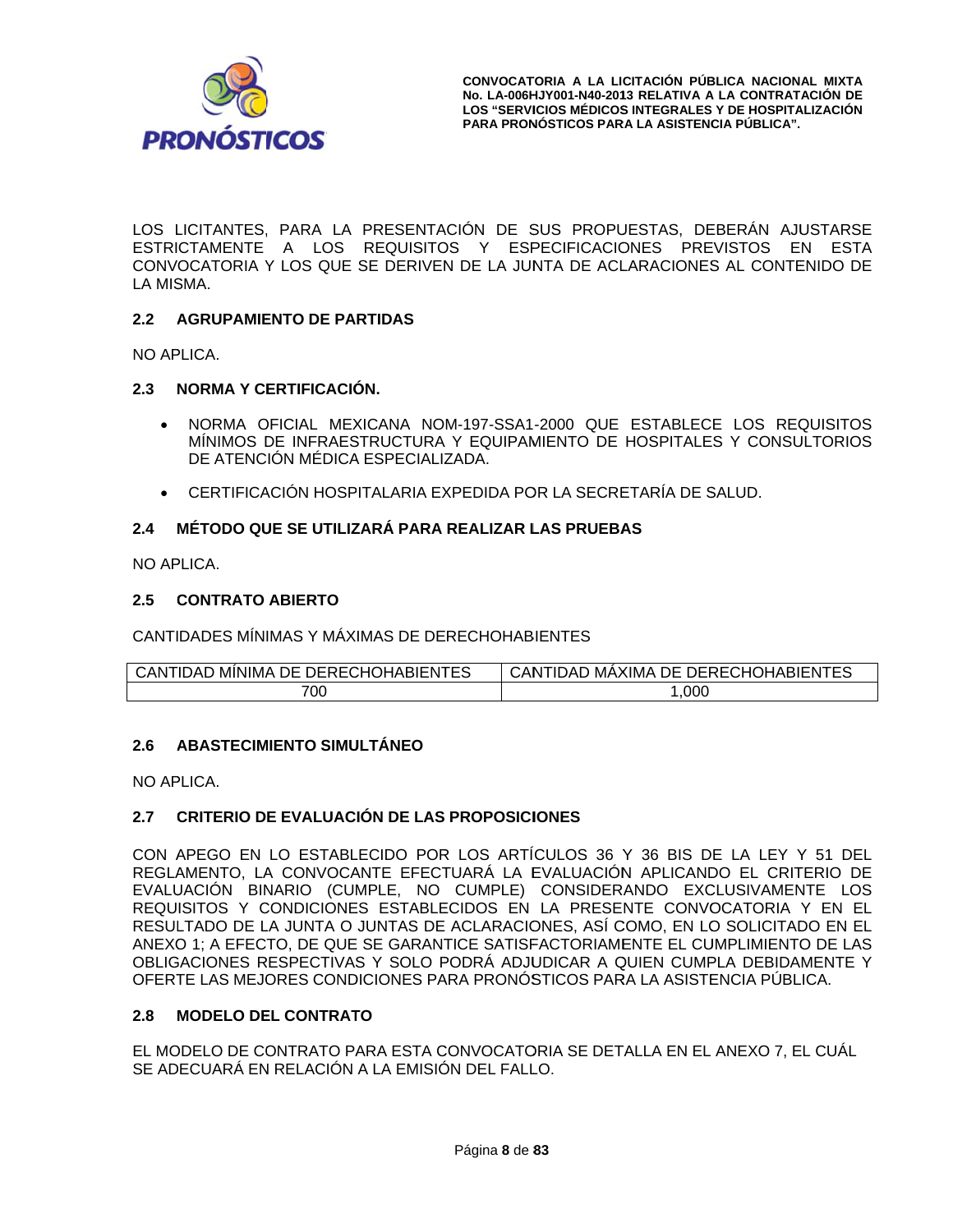

# **2.8.1 V VIGENCIA D EL SERVICIO O**

DEL 1 DE MAYO AL 31 DE DICIEMBRE DE 2013, CORRESPONDIENTES A 245 DÍAS NATURALES.

## **2.8.2 DEDUCCIONES AL PAGO**

LAS DEDUCCIONES SE APLICARÁN DE ACUERDO AL **ANEXO 1** DE LA PRESENTE CONV OCATORIA.

# 2.8.3 OBLIGACIÓN GARANTIZADA Y GARANTÍA DE CUMPLIMIENTO.

## **2.8.3.1 GARANTÍA**

LA OBLIGACIÓN GARANTIZADA ES DIVISIBLE Y SE APLICARÀ DIRECTAMENTE AL PAGO CONFORME A LO ESTABLECIDO EN EL NUMERAL 9.3 DE LA CONVOCATORIA.

SE EXCEPTÚA DE PRESENTAR LA GARANTÍA DE CUMPLIMIENTO DE CONFORMIDAD CON LO ESTABLECIDO EN LOS ARTÍCULOS 14 Y 62 FRACCIÓN VIII DE LA LEY GENERAL DE INSTITUCIONES Y SOCIEDADES MUTUALISTAS DE SEGUROS.

#### $3.$ **FORMA Y TÉ RMINOS QU E REGIRÁN LOS ACTOS S DEL PROC EDIMIENTO DE LICITAC IÓN.**

### **3.1 RE EDUCCIÓN D DE PLAZOS**

NO APLICA.

### **3.2 CALENDARIO Y LUGAR DE LOS ACTOS.**

| <b>ACTO</b>                                                                                       | <b>FECHA Y HORA</b>                                                                               | <b>LUGAR</b>                                                                                                                                                                                                                                                                                                                                                                                |
|---------------------------------------------------------------------------------------------------|---------------------------------------------------------------------------------------------------|---------------------------------------------------------------------------------------------------------------------------------------------------------------------------------------------------------------------------------------------------------------------------------------------------------------------------------------------------------------------------------------------|
| PUBLICACIÓN DE<br>LA<br><b>CONVOCATORIA</b><br>EN.<br><b>COMPRANET</b>                            | 4 DE ABRIL DE 2013                                                                                | A TRAVÉS DEL SISTEMA ELECTRÓNICO DE<br>INFORMACIÓN PUBLICA GUBERNAMENTAL<br>SOBRE ADQUISICIONES, ARRENDAMIENTOS<br>Y SERVICIOS EN SU PÁGINA DE INTERNET<br>HTTP://COMPRANET.GOB.MX,                                                                                                                                                                                                         |
| <b>SU</b><br>ENVIO PARA<br>PUBLICACIÓN EN<br>ELD.O.F.                                             | 4 DE ABRIL DE 2013                                                                                | DIARIO OFICIAL DE LA FEDERACIÓN                                                                                                                                                                                                                                                                                                                                                             |
| <b>DISPOSICIÓN DEL</b><br>DE<br>TEXTO<br>LA<br>CONVOCATORIA<br>LOS I<br>PARA<br><b>LICITANTES</b> | 4 DE ABRIL DE 2013<br>DE LUNES A VIERNES DE LAS<br>8:00 A 15:00 HORAS Y DE<br>16:00 A 18:00 HORAS | <b>OBTENCION</b><br>DE.<br>LA<br><b>PRESENTE</b><br>LA.<br>CONVOCATORIA ES GRATUITA Y ESTA A LA<br>DISPOSICIÓN DE LOS LICITANTES EN EL<br>DOMICILIO DE AVENIDA INSURGENTES SUR<br>NO. 1397 COLONIA INSURGENTES MIXCOAC,<br>DELEGACIÓN BENITO JUÁREZ,<br><b>CÓDIGO</b><br>MÉXICO,<br>POSTAL<br>03920,<br><b>DISTRITO</b><br>FEDERAL., DONDE SE PODRÁ CONSULTAR<br>COPIA TEXTUAL DE LA MISMA. |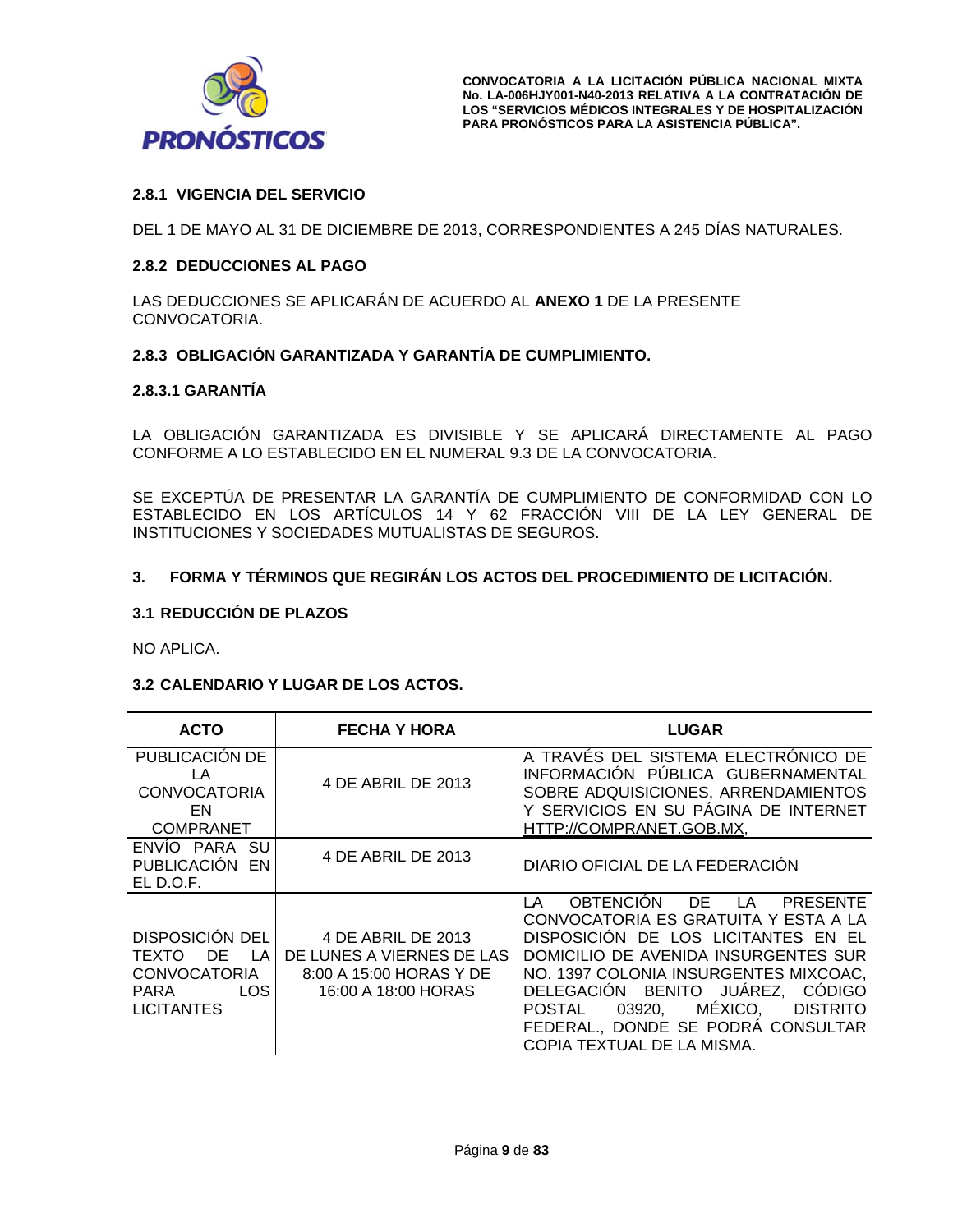

| <b>ACTO</b>                                                                   | <b>FECHA Y HORA</b>                                                                                             | <b>LUGAR</b>                                                                                                                                                                                                     |
|-------------------------------------------------------------------------------|-----------------------------------------------------------------------------------------------------------------|------------------------------------------------------------------------------------------------------------------------------------------------------------------------------------------------------------------|
| JUNTA DE<br>ACLARACIÓN A<br>LA.<br><b>CONVOCATORIA</b>                        | 12 DE ABRIL DE 2013<br>10:00 HORAS                                                                              | AULA MAGNA, UBICADA EN PISO 4, DE<br>AVENIDA INSURGENTES SUR NO. 1397<br>COLONIA INSURGENTES<br>MIXCOAC.<br>DELEGACIÓN BENITO JUÁREZ, CODIGO<br>POSTAL 03920, MÉXICO, DISTRITO FEDERAL.                          |
| PRESENTACIÓN Y<br>APERTURA<br>DE.<br><b>PROPOSICIONES</b>                     | 19 DE ABRIL DE 2013<br>10:00 HORAS                                                                              | AULA MAGNA, UBICADA EN PISO 4, DE<br>AVENIDA INSURGENTES SUR NO. 1397<br>COLONIA INSURGENTES<br>MIXCOAC,<br>DELEGACIÓN BENITO JUÁREZ, CÓDIGO<br>POSTAL 03920, MÉXICO, DISTRITO FEDERAL.                          |
| VISITA A LAS<br><b>INSTALACIONES</b><br><b>LOS</b><br>DE<br><b>LICITANTES</b> | 10 DE ABRIL DE 2013<br>10:00                                                                                    | EN LAS DIRECCIONES DE LOS LICITANTES                                                                                                                                                                             |
| <b>FALLO</b>                                                                  | 25 DE ABRIL DE 2013<br>10:00 HORAS                                                                              | AULA MAGNA, UBICADA EN PISO 4, DE<br>AVENIDA INSURGENTES SUR NO. 1397<br>COLONIA INSURGENTES<br>MIXCOAC,<br>DELEGACIÓN BENITO JUÁREZ, CÓDIGO<br>POSTAL 03920, MÉXICO, DISTRITO FEDERAL.                          |
| FIRMA DEL<br><b>CONTRATO</b>                                                  | EN EL ACTO DE FALLO SE<br>DARÁ A CONOCER LA FECHA<br>HORA<br><b>PARA</b><br>LA<br>Y<br>SUSCRIPCIÓN DE CONTRATO. | GERENCIA DE RECURSOS MATERIALES<br>UBICADA EN EL PISO 11, DE AVENIDA<br>INSURGENTES SUR NO. 1397, COLONIA<br>INSURGENTES MIXCOAC, DELEGACIÓN<br>BENITO JUÁREZ, CÓDIGO POSTAL 03920,<br>MÉXICO, DISTRITO FEDERAL. |

LAS CÁMARAS, COLEGIOS O ASOCIACIONES PROFESIONALES U OTRAS ORGANIZACIONES NO GUBERNAMENTALES PODRÁN ASISTIR A LOS ACTOS PÚBLICOS DE ESTA LICITACIÓN, ASÍ COMO CUALQUIER PERSONA EN CALIDAD DE OBSERVADOR, BAJO LA CONDICIÓN DE QUE DEBERÁN REGISTRAR SU ASISTENCIA Y ABSTENERSE DE INTERVENIR DE CUALQUIER FORMA EN LOS **MISMOS.** 

### 3.3 RETIRO DE PROPOSICIONES.

UNA VEZ RECIBIDAS LAS PROPOSICIONES EN LA FECHA, HORA Y LUGAR ESTABLECIDOS POR PRONÓSTICOS, ÉSTAS NO PODRÁN SER RETIRADAS O DEJARSE SIN EFECTO, POR LO QUE DEBERAN CONSIDERARSE VIGENTES DENTRO DEL PROCEDIMIENTO DE LA PRESENTE LICITACIÓN HASTA SU CONCLUSIÓN.

# **3.4 PROPOSICIONES CONJUNTAS**

DOS O MÁS PERSONAS PODRÁN PRESENTAR CONJUNTAMENTE UNA PROPOSICIÓN SIN NECESIDAD DE CONSTITUIR UNA SOCIEDAD, O UNA NUEVA SOCIEDAD EN CASO DE PERSONAS MORALES; PARA TALES EFECTOS, EN LA PROPOSICIÓN Y EN EL CONTRATO SE ESTABLECERÁN CON PRECISIÓN LAS OBLIGACIONES DE CADA UNA DE ELLAS, ASÍ COMO LA MANERA EN QUE SE EXIGIRÁ SU CUMPLIMIENTO. EN ESTE SUPUESTO LA PROPOSICIÓN SERÁ FIRMADA POR EL REPRESENTANTE COMÚN QUE PARA ESE ACTO HAYA SIDO DESIGNADO POR EL GRUPO DE PERSONAS, YA SEA AUTÓGRAFAMENTE O POR LOS MEDIOS DE IDENTIFICACIÓN ELECTRÓNICA AUTORIZADOS POR LA SECRETARÍA DE LA FUNCIÓN PÚBLICA.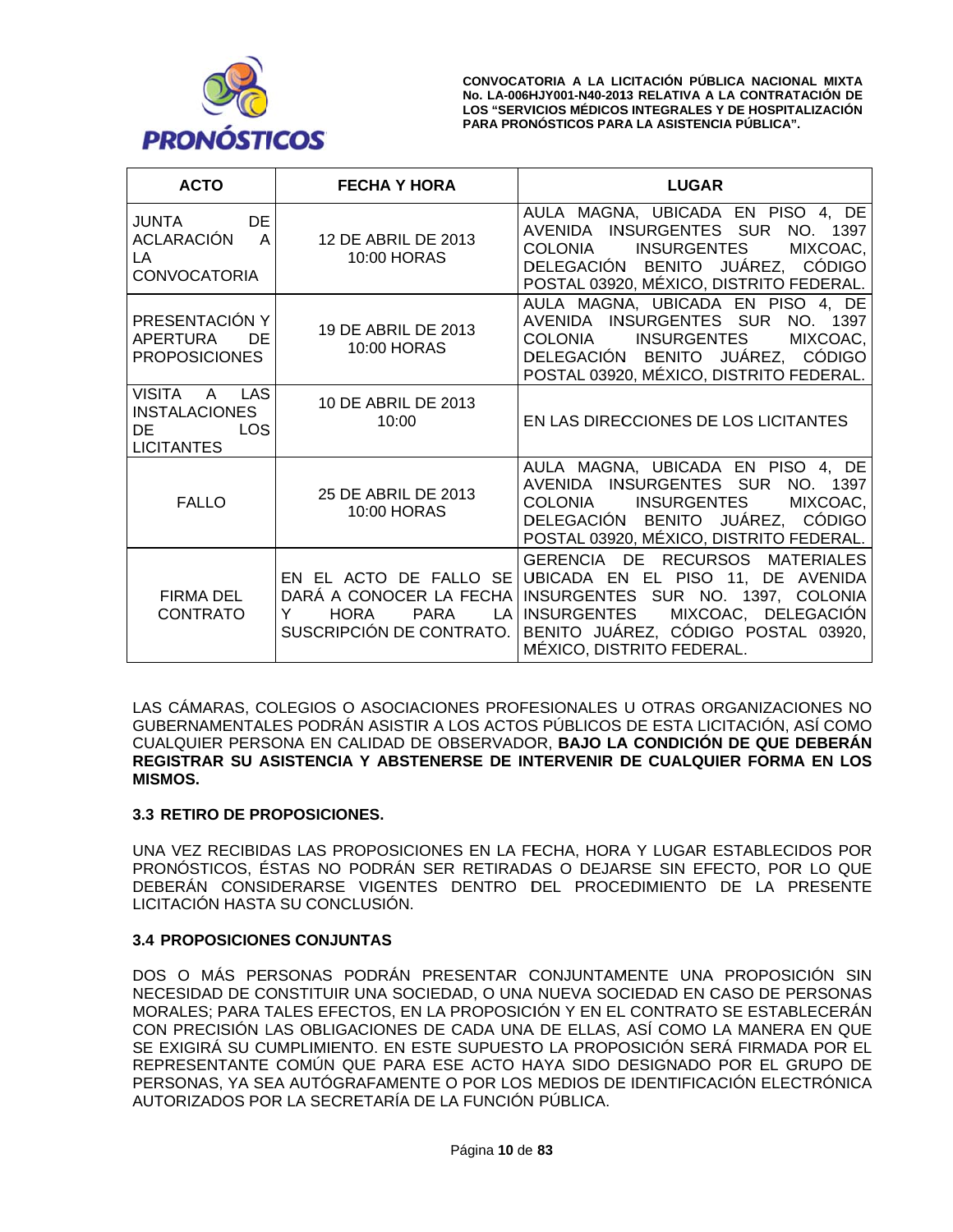

CONVOCATORIA A LA LICITACIÓN PÚBLICA NACIONAL MIXTA **No. LA-006H HJY001-N40-201 13 RELATIVA A A LA CONTRAT ACIÓN DE**  LOS "SERVICIOS MÉDICOS INTEGRALES Y DE HOSPITALIZACIÓN **PARA PRON NÓSTICOS PAR RA LA ASISTENC CIA PÚBLICA".**

CUANDO LA PROPOSICIÓN CONJUNTA RESULTE ADJUDICADA CON UN CONTRATO, DICHO INSTRUMENTO DEBERA SER FIRMADO POR EL REPRESENTANTE LEGAL DE CADA UNA DE LAS PERSONAS PARTICIPANTES EN LA PROPOSICIÓN, A QUIENES SE CONSIDERARÁ, PARA EFECTOS DEL PROCEDIMIENTO Y DEL CONTRATO, COMO RESPONSABLES SOLIDARIOS O MANCOMUNADOS, SEGÚN SE ESTABLEZCA EN EL PROPIO CONTRATO.

LO ANTERIOR, SIN PERJUICIO DE QUE LAS PERSONAS QUE INTEGRAN LA PROPOSICIÓN CONJUNTA PUEDAN CONSTITUIRSE EN UNA NUEVA SOCIEDAD, PARA DAR CUMPLIMIENTO A LAS OBLIGACIONES PREVISTAS EN EL CONVENIO DE PROPOSICIÓN CONJUNTA, SIEMPRE Y CUANDO SE MANTENGA EN LA NUEVA SOCIEDAD LAS RESPONSABILIDADES DE DICHO CONV ENIO.

LOS ACTOS, CONTRATOS, CONVENIOS O COMBINACIONES QUE LLEVEN A CABO LOS LICITANTES EN CUALQUIER ETAPA DEL PROCEDIMIENTO DE LICITACIÓN DEBERÁN APEGARSE A LO DISPUESTO POR LA LEY FEDERAL DE COMPETENCIA ECONÓMICA EN MATERIA DE PRÁCTICAS MONOPÓLICAS Y CONCENTRACIONES, SIN PERJUICIO DE QUE PRONÓSTICOS DETERMINE LOS REQUISITOS, CARACTERÍSTICAS Y CONDICIONES DE LOS MISMOS EN EL ÀMBITO DE SUS ATRIBUCIONES. CUALQUIER LICITANTE O EL CONVOCANTE PODRÀ HACER DEL CONOCIMIENTO DE LA COMISIÓN FEDERAL DE COMPETENCIA, HECHOS MATERIA DE LA CITADA LEY, PARA QUE RESUELVA LO CONDUCENTE.

LOS INTERESADOS PODRÁN AGRUPARSE PARA PRESENTAR UNA PROPOSICIÓN, CUMPLIENDO LOS S IGUIENTES A ASPECTOS:

I. CUALQUIERA DE LOS INTEGRANTES DE LA AGRUPACIÓN, PODRÀ PRESENTAR EL ESCRITO MEDIANTE EL CUAL MANIFIESTE SU INTERÉS EN PARTICIPAR EN LA JUNTA DE ACLARACIONES Y EN E EL PROCEDI MIENTO DE CONTRATAC CIÓN;

II. LAS PERSONAS QUE INTEGRAN LA AGRUPACIÓN DEBERÁN CELEBRAR EN LOS TÉRMINOS DE LA LEGISLACIÓN APLICABLE EL CONVENIO DE PROPOSICIÓN CONJUNTA, EN EL QUE SE ESTABLECERÁN CON PRECISIÓN LOS ASPECTOS SIGUIENTES:

- a) NOMBRE, DOMICILIO Y REGISTRO FEDERAL DE CONTRIBUYENTES DE LAS PERSONAS INTEGRANTES, SEÑALANDO, EN SU CASO, LOS DATOS DE LOS INSTRUMENTOS PÚBLICOS CON LOS QUE SE ACREDITA LA EXISTENCIA LEGAL DE LAS PERSONAS MORALES Y, DE HABERLAS, SUS REFORMAS Y MODIFICACIONES ASÍ COMO EL NOMBRE DE LOS SOCIOS QUE APAREZCAN EN ÉSTAS;
- b) NOMBRE Y DOMICILIO DE LOS REPRESENTANTES DE CADA UNA DE LAS PERSONAS AGRUPADAS, SEÑALANDO, EN SU CASO, LOS DATOS DE LAS ESCRITURAS PÚBLICAS CON LAS QUE ACREDITEN LAS FACULTADES DE REPRESENTACIÓN;
- c) DESIGNACIÓN DE UN REPRESENTANTE COMÚN, OTORGÁNDOLE PODER AMPLIO Y SUFICIENTE, PARA ATENDER TODO LO RELACIONADO CON LA PROPOSICIÓN Y CON LA PRESENTE CONVOCATORIA;
- d) DESCRIPCIÓN DE LAS PARTES OBJETO DEL CONTRATO QUE CORRESPONDERÁ CUMPLIR A CADA PERSONA INTEGRANTE, ASÍ COMO LA MANERA EN QUE SE EXIGIRÁ EL CUMPLIMIENTO DE LAS OBLIGACIONES, Y
- e) ESTIPULACIÓN EXPRESA DE QUE CADA UNO DE LOS FIRMANTES QUEDARÁ OBLIGADO